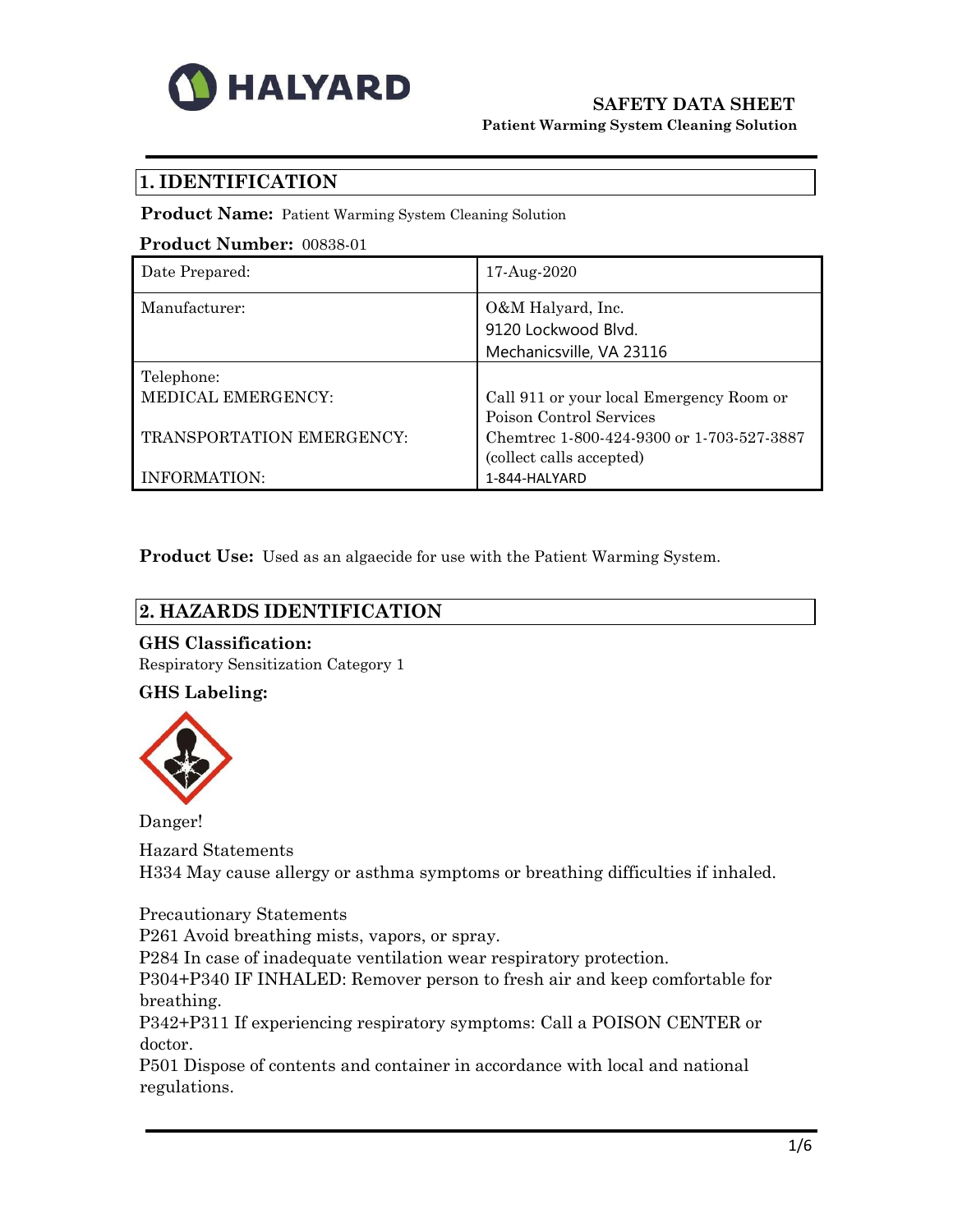

| 3. COMPOSITION/INFORMATION ON INGREDIENTS                             |                            |               |                                                                             |  |
|-----------------------------------------------------------------------|----------------------------|---------------|-----------------------------------------------------------------------------|--|
| <b>Chemical Name</b>                                                  | $CAS-N0./$<br>EINECS-No    | $\frac{9}{6}$ | <b>GHS</b> <i>Classification:</i>                                           |  |
| Water                                                                 | $7732 - 1851$<br>231-791-2 | $>99\%$       | Not Hazardous                                                               |  |
| Chloramine-T (sodium<br>p-toluene<br>sulfonchloramide,<br>trihydrate) | $127-65-1/$<br>204-854-7   | $< 1\%$       | Acute Tox 4 H302<br>Eye Dam 1 H318<br>Skin Corr 1B H314<br>Resp Sens 1 H334 |  |

# **4. FIRST AID MEASURES**

**Inhalation:** Move to fresh air. If difficulty in breathing or other allergic symptoms develop, get immediate medical attention.

**Skin contact:** Wash off with soap and water. Seek medical advice if redness, swelling, itching or burning occurs.

**Eye contact:** Rinse immediately with plenty of water, also under the eyelids. Remove contact lenses, if present, after the first 5 minutes, then continue rinsing eye. Obtain medical attention if irritation persists.

**Ingestion:** If victim is conscious, rinse mouth with a small amount of water. Never give anything by mouth to an unconscious person. Call a physician or Poison Control Centre immediately.

**Most Important symptoms and effects, both acute and delayed:** May cause eye irritation. Prolonged skin contact may cause skin irritation. Chloramine-T powder causes respiratory sensitization (asthma) by inhalation. This product is a dilute solution of chloramine-T and under normal conditions of use would not be expected to present an inhalation hazard.

## **Indication of any immediate medical attention and special treatment**

**needed:** If swallowed, get immediate medical attention. If allergic respiratory symptoms develop, get immediate medical attention.

## **5. FIRE-FIGHTING MEASURES**

**Suitable (and unsuitable) Extinguishing Media:** Use media suitable for surrounding materials.

**Specific Hazards Arising from the Chemical:** None.

**Hazardous Combustion Products:** Under fire conditions may release oxides of carbon, nitrogen and sulfur, hydrogen chloride and chlorine compounds.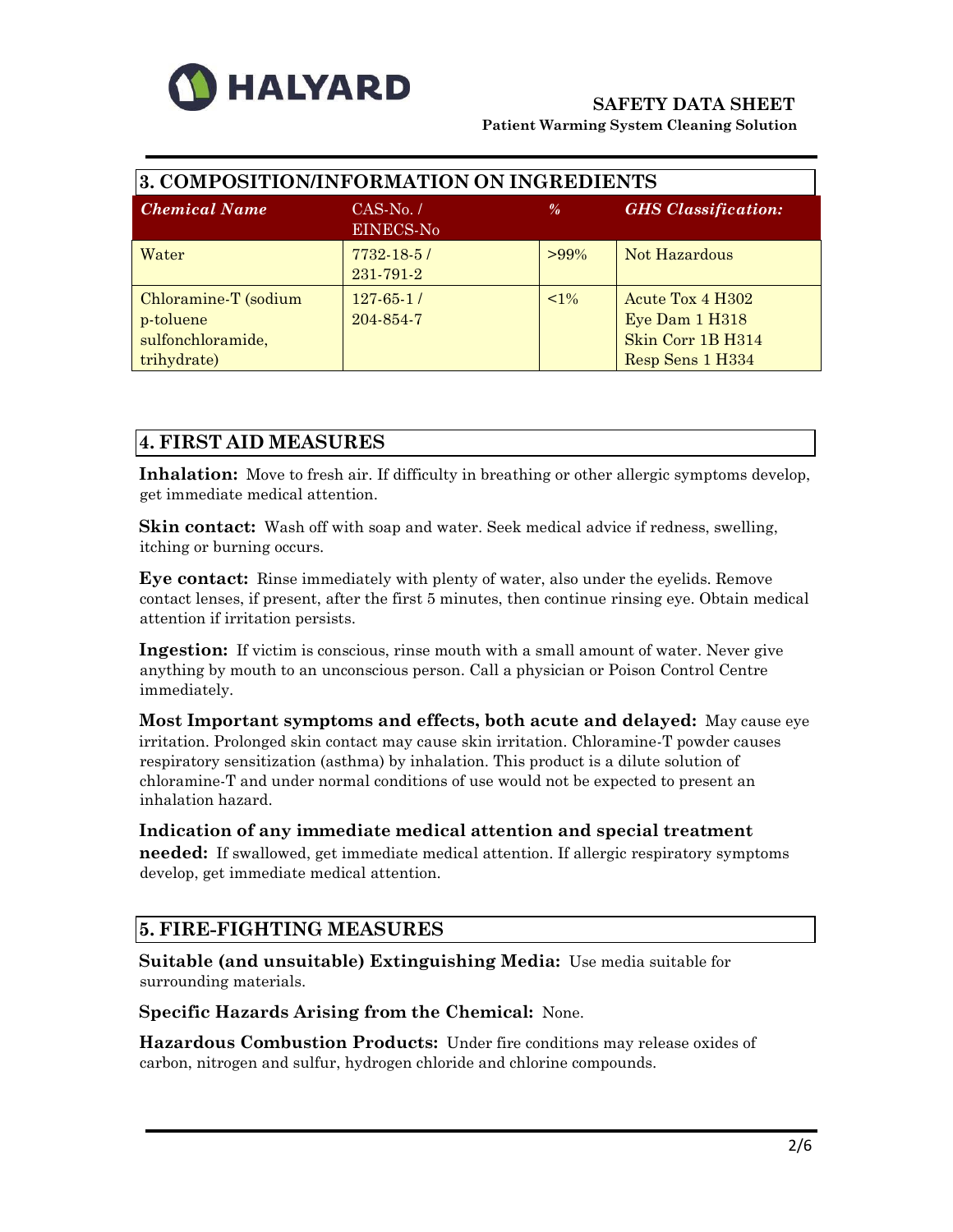

**Special Protective Equipment and Precautions for Fire-fighters:** Wear selfcontained breathing apparatus and protective suit.

## **6. ACCIDENTAL RELEASE MEASURES**

**Personal Precautions, Protective Equipment, and Emergency Procedures:** Avoid contact with eyes, skin, and clothing. Wear protective clothing as described in Section 8. Avoid breathing vapors or mists.

**Environmental Precautions:** Report releases as required by local and federal regulations.

**Methods and Materials for Containment and Cleaning Up:** Contain and collect with inert absorbent material and place in a suitable container for disposal. Comply with all federal, state and local regulations.

# **7. HANDLING AND STORAGE**

**Precautions for Safe Handling:** Avoid contact with eyes. Avoid prolonged contact with skin. Avoid breathing vapors or mists.

**Conditions for Safe Storage, including any Incompatibilities:** Store in a cool, dry, well ventilated area.

## **8. EXPOSURE CONTROLS / PERSONAL PROTECTION**

#### **Exposure limit(s)**

| Chemical Name                                                    | Exposure $limit(s)$ |
|------------------------------------------------------------------|---------------------|
| Water                                                            | None established    |
| Chloramine-T (sodium p-toluene)<br>sulfonchloramide, trihydrate) | None established    |

**Appropriate Engineering Controls:** No special ventilation normally required.

## **Individual Protection Measures, such as Personal Protective Equipment:**

**Respiratory Protection:** No personal respiratory protective equipment normally required.

**Protective Gloves:** Impervious gloves recommended as good industrial hygiene practice. Avoid prolonged contact with skin.

**Eye Protection:** None required for normal use. Safety glasses or goggles if needed to prevent eye contact.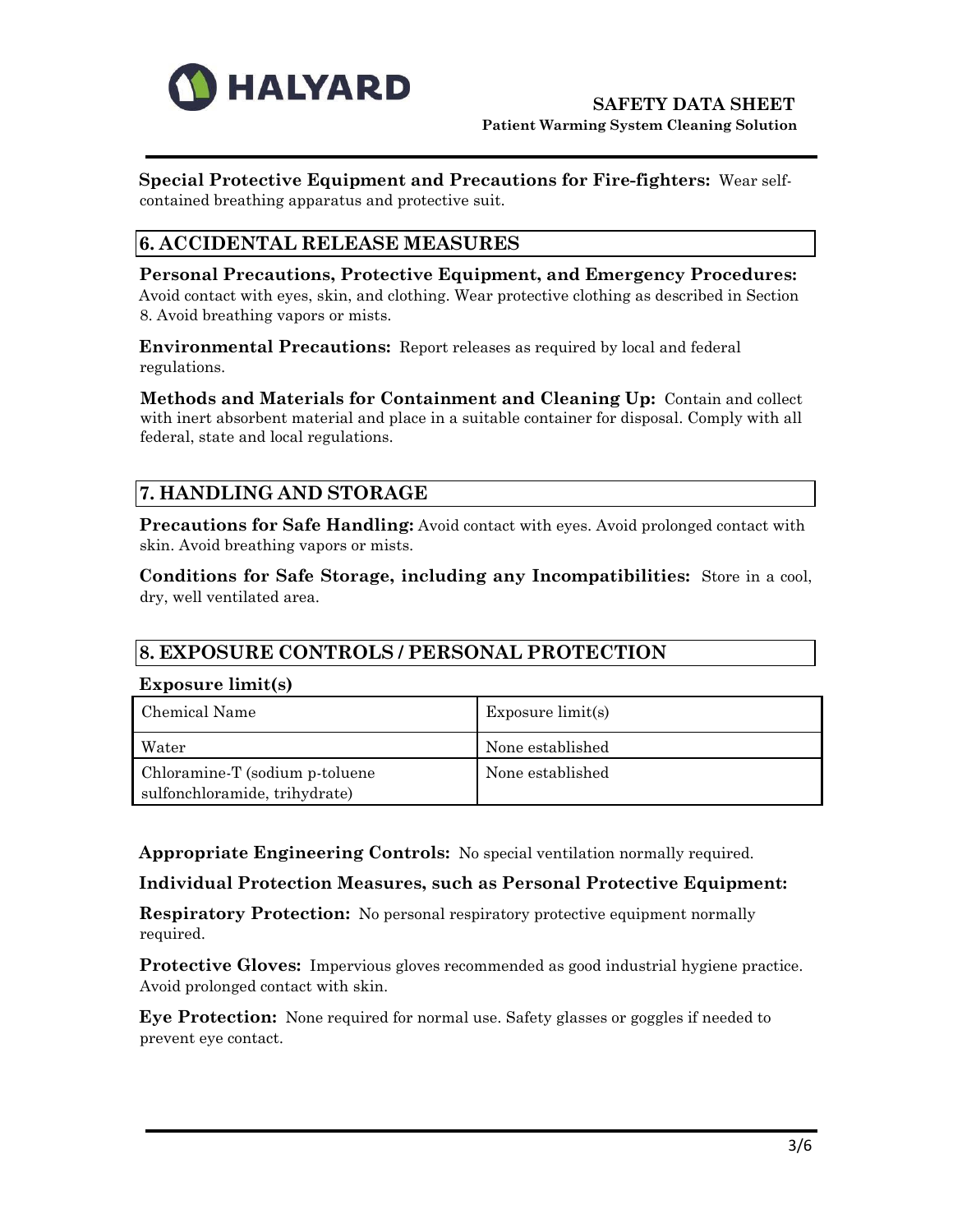

# **SAFETY DATA SHEET**

**Patient Warming System Cleaning Solution** 

| 9. PHYSICAL AND CHEMICAL PROPERTIES              |                                         |  |
|--------------------------------------------------|-----------------------------------------|--|
| Appearance and Odor                              | Clear liquid with a mild chlorine odor. |  |
| Odor Threshold:                                  | Not applicable                          |  |
| Boiling point/range                              | $212^{\circ}F(100^{\circ}C)$ (Water)    |  |
| Melting point/range                              | Not available                           |  |
| Relative Density (water=1)                       | ~1.0                                    |  |
| Vapor pressure                                   | Not available                           |  |
| Vapor density (air=1)                            | Not available                           |  |
| Solubility                                       | Solution - completely soluble in water  |  |
| pH                                               | Not available                           |  |
| Partition coefficient (n-octanol/water):         | Not available                           |  |
| Evaporation Rate (Butyl acetate=1)               | Not available                           |  |
| Viscosity:                                       | Not available                           |  |
| Volatile Organic Carbon Compounds (VOC)<br>(g/L) | Not available                           |  |
| Flashpoint:                                      | Not applicable                          |  |
| Flammable Limits in Air % by Volume:             | LEL (Lower): Not applicable             |  |
|                                                  | UEL (Upper): Not applicable             |  |
| Autoignition temperature:                        | Not available                           |  |
| Decomposition temperature:                       | Not available                           |  |
| Flammability (solid, gas):                       | Not applicable                          |  |

## **10. STABILITY AND REACTIVITY**

**Reactivity:** Not reactive.

**Chemical Stability:** Stable at ambient temperature and pressure.

**Possibility of Hazardous Reactions:** None currently known.

**Conditions to Avoid:** Avoid sparks, flame and excessive heat.

**Incompatible Materials:** Strong oxidizing agents, acids and ammonia.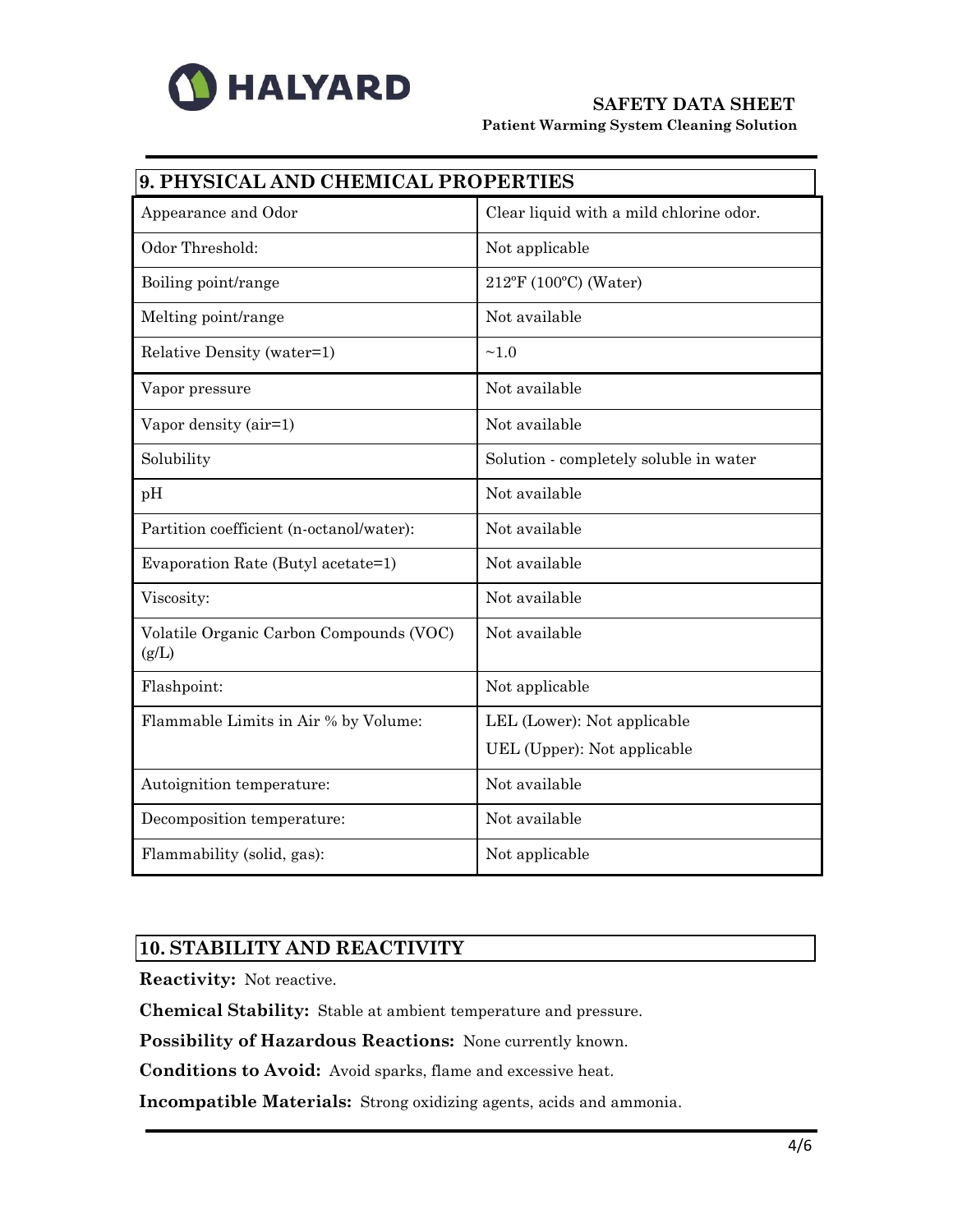

**Hazardous Decomposition Products:** Oxides of carbon, nitrogen and sulfur, hydrogen chloride and chlorine compounds.

# **11. TOXICOLOGICAL INFORMATION**

#### **Symptoms/Effects of Overexposure:**

**Inhalation:** Inhalation of vapors or mists may cause mucous membrane and respiratory irritation. Chloramine-T powder causes respiratory sensitization (asthma) by inhalation. This product is a dilute solution of chloramine-T and under normal conditions of use would not be expected to present an inhalation hazard.

**Skin contact:** Prolonged skin contact may cause skin irritation.

**Eye contact:** May cause eye irritation.

**Ingestion:** Swallowing may cause gastrointestinal irritation with nausea and cramps. **Chronic toxicity:** None currently known.

**Carcinogenicity Data:** None of the components of this product is listed as a carcinogen by IARC, NTP, US OSHA or the EU CLP Annex VI.

**Reproductive Toxicity:** No adverse effects on reproduction are known.

#### **Numerical Measures of Toxicity:**

Product ATE: >5000 mg/kg (oral) Chloramine-T: Oral rat LD50 935 mg/kg

## **12. ECOLOGICAL INFORMATION**

#### **Ecotoxicity:**

No data available. Concentrated chloramine-T is potentially toxic to fish and other aquatic organisms.

**Persistence and Degradability:** No data available.

**Bioaccumulative Potential:** No data available.

**Mobility in Soil:** No data available.

**Other Adverse Effects:** None currently known.

## **13. DISPOSAL CONSIDERATIONS**

Dispose in accordance with all state, local and federal regulations.

## **14. TRANSPORT INFORMATION**

**US DOT Shipping Description:** Not regulated

**IATA Shipping Description (Air):** Not regulated